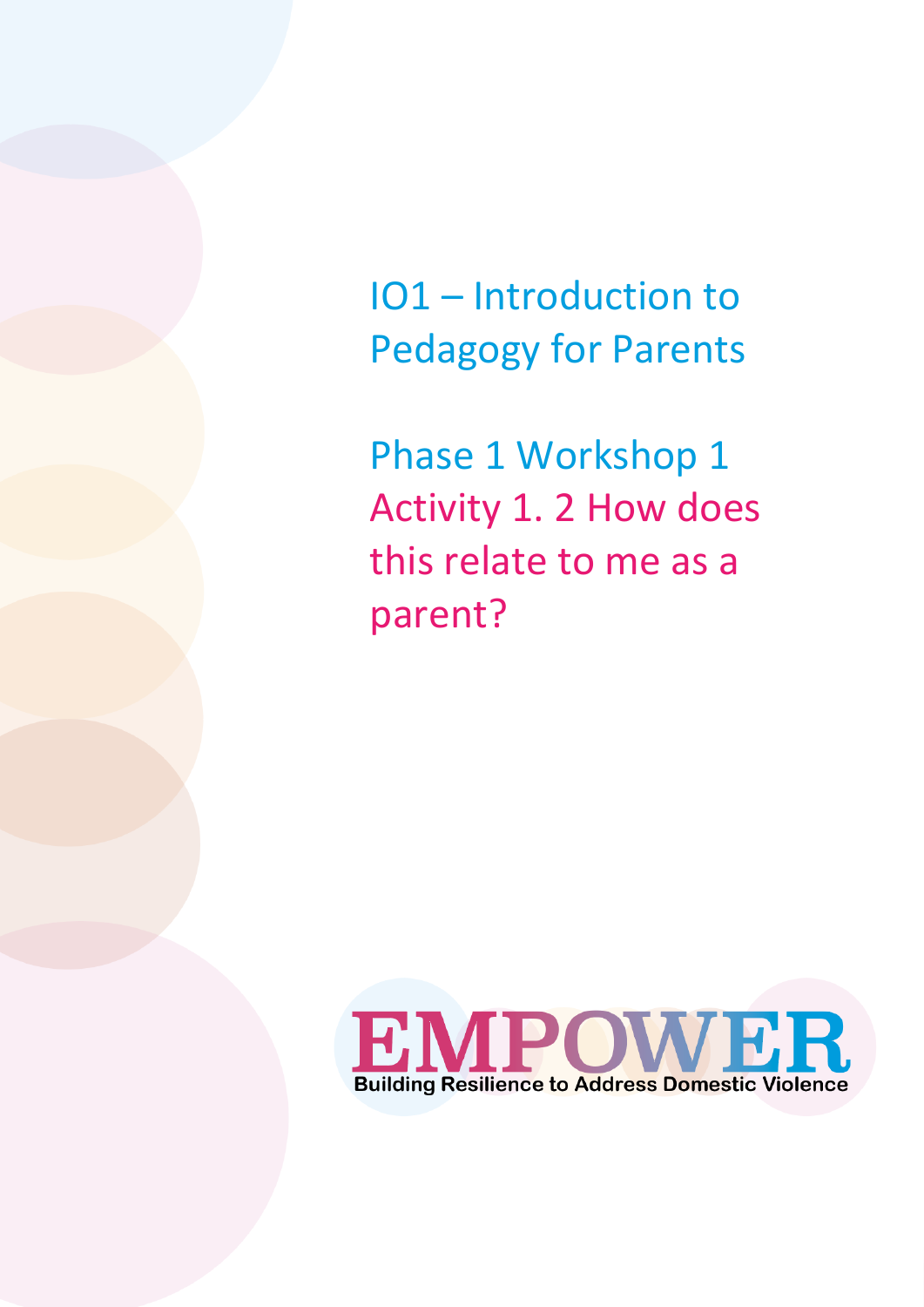

## How does this relate to me as a parent?

In your small group reflect on the following:

- Do these stages sound familiar?
- Can you identify which stage of parenting you are in? Perhaps you are in more than one stage with your children?
- How do you know if your parenting style is appropriate for your child? Is their age or level of maturity?
- What do children tell you either in words or actions about their opinion of your parenting?

Individually reflect on the following questions to identify if your parenting style is appropriate for your child:

- Do you do things for your child that they could do by themselves? If so, why? Is it because they approach you for help or perhaps because it's easier/quicker/safer for you to do it for them? What would pros and cons be of teaching them to do it themselves?
- Do you solve social problems for your child, do you solve problems together or does your child work through things on their own? Why? What does this mean for you and your child?
- Is your parenting style more about preventing your child from making mistakes or finding ways to bring out the best in them? How can you encourage them to grow while still caring for their safety?
- What type of personality does your child have? How do they react to your attempts at discipline, rules, nurturing or allowing them freedom? Are they secretive? Defiant? Compliant? Do they negotiate? Do they ignore the rules? Think about what their behaviour is telling you.